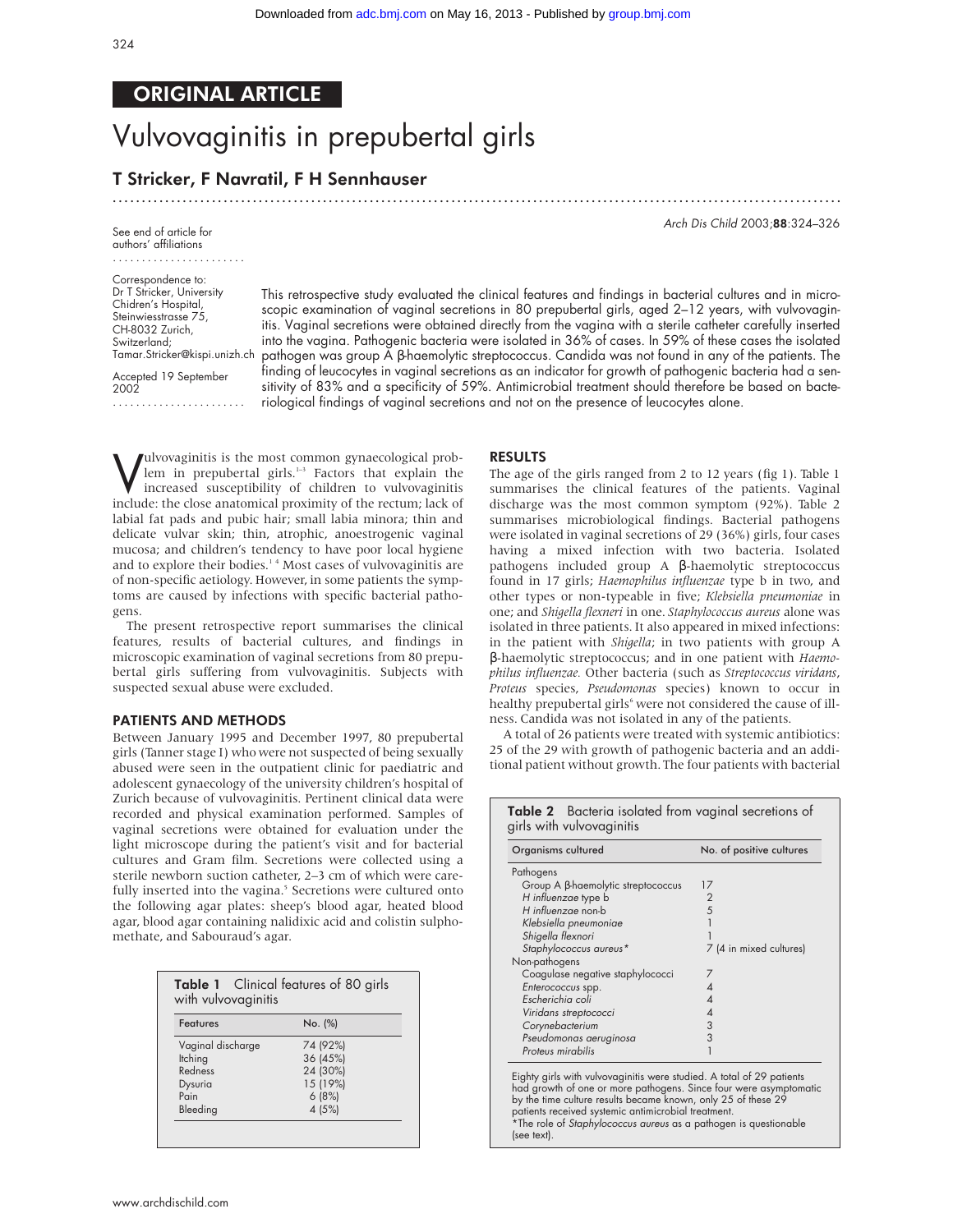Vulvovaginitis in prepubertal girls 325



Figure 1 Age at presentation of 80 patients with vulvovaginitis.

pathogens who did not receive antimicrobial treatment were asymptomatic when culture results became known; these included three girls with isolated growth of *Staphylococcus aureus* and one with non-typeable *Haemophilus influenzae*. The additional patient who received systemic antibiotics although she did not have growth of a pathogen in vaginal secretions, was a 5 year old girl with persistent discharge and repetitive isolations of *Escherichia coli*. Selection of antibiotics was based on the susceptibility of the isolated microorganisms. Patients were followed up 2–3 weeks after completing antimicrobial treatment. Symptoms resolved in all girls, the majority reporting significant improvement 2–3 days after treatment was started.

Examination of vaginal secretions under the light microscope revealed leucocytes in 24 of the 29 patients whose culture results revealed a bacterial pathogen. The five cases in which no leucocytes were seen and yet pathogenic bacteria grew in cultures included: three cases of group A β-haemolytic streptococcus, one of *Haemophilus influenzae*, and one of *Staphylococcus aureus*. The latter was one of the patients who were asymptomatic when culture results were known and therefore did not receive antimicrobial treatment. Leucocytes were present in 21 of 51 patients who had no growth of pathogens. Thus the finding of leucocytes in vaginal secretions as an indicator for growth of bacterial pathogens had a sensitivity of 83% and a specificity of only 59%.

#### Group A β-haemolytic streptococcus

Group A β-haemolytic streptococcus was isolated in 21% of the girls. Their ages are shown in fig 1 and the yearly distribution in fig 2. In these patients symptoms tended to be more acute. Seven of the 17 patients (41%) had a recent history of sore throat and an additional patient had a sister with recurrent tonsillitis. In two cases a coinfection with *Staphylococcus aureus* was found.



Figure 2 Yearly distribution of 17 cases of vulvovaginitis caused by group A β-haemolytic streptococcus.

### **DISCUSSION**

When evaluating vulvovaginitis it is very important to realise that pubertal development and its hormonal influence is more important than the chronological age. This study was limited to prepubertal girls (Tanner stage I) as opposed to other studies in which patients were categorised according to age or occurrence of menarche. $37-12$  Patients were not routinely screened for gonorrhoea, *Chlamydia trachomatis*, or *Trichomonas*. These sexually transmitted pathogens were sought only in cases of suspected sexual abuse, all of which were excluded from the study. Since sexual abuse is not always disclosed in this population, this is a flaw with the study.

A major question in the management of vulvovaginitis is whether bacteria isolated from the patients' vaginal secretions are the actual cause of the symptoms or are part of the normal flora. A number of studies attempted to define the normal flora of the vagina by performing cultures in asymptomatic subjects, with variable results.<sup>3 7 10 13</sup> Bacteria which are not sexually transmitted and are generally considered pathogens include: group A β-haemolytic streptococcus (*Streptococcus pyogenes*), *Haemophilus influenzae*, *Staphylococcus aureus*, *Moraxella catarrhalis*, *Streptococcus pneumoniae*, *Neisseria meningitidis*, *Shigella*, and *Yersinia entercolitica*. <sup>6</sup> A significant weakness of this study is that there is no control group, either simultaneously or using follow up cultures in the same patients well past treatment without symptoms. In the current study a specific bacterial pathogen was found in 29 of 80 girls (36%). Other studies have reported lower rates.<sup>7</sup> A possible explanation is that the patients were seen in a subspecialty clinic and not in a primary care setting. It is interesting to note that in a previous study from 1992, $\delta$  in which 160 girls presenting with vulvovaginitis between July 1987 and March 1990 had a bacterial swab, the most frequently isolated pathogen was *Haemophilus influenzae* (types not specified) which occurred in 22 patients. In the current study the isolation of group A β-haemolytic streptococcus by far exceeded that of *Haemophilus influenzae*, the former being isolated in 17 cases and the latter only in seven, two of which were *Haemophilus influenzae* type b. A plausible explanation is the introduction of vaccination against *Haemophilus influenzae* type b: purified polyribosylribitol phosphate polysaccharide (PRP) was introduced in 1985, with limited immunogenicity in infants and young children, followed by polyribosylribitol phosphate-diphtheria toxoid conjugate vaccine (PRP-D) in 1987, and Haemophilus b oligosaccharide conjugate vaccine (HbOC) in 1988.<sup>14</sup>

*Staphylococcus aureus* was isolated in seven patients, in four as coinfection with another pathogen and in three as a single pathogen. It is interesting to note that all three patients infected with *Staphylococcus aureus* alone were asymptomatic when culture results were known and did not require systemic antimicrobial treatment. It follows that when girls suffering from vulvovaginitis have isolated growth of *Staphylococcus aureus* in vaginal secretions it is important to inquire about persistence of symptoms before prescribing antimicrobial treatment.

Group A β-haemolytic streptococcus was isolated in 21% of the girls. The Nottingham Public Health Laboratory isolated this organism in only 11% of vaginal swabs received from children aged less than 12 years.<sup>15</sup> The pubertal stage of the girls and the indication for examination were not specified. In a study of girls aged 1–15 years with vulvovaginitis, swabs were performed and cultured.<sup>9</sup> Group A β-haemolytic streptococcus was found in 18% of patients. In the current study patients with group A β-haemolytic streptococcus vulvovaginitis were among the older prepubertal girls, in accordance with the fact that streptococcal pharyngitis is most common among school age children.<sup>16</sup> In temperate climates streptococcal pharyngitis occurs more frequently in the late autumn, winter, and spring, and impetigo in warm seasons.<sup>16</sup> Therefore, the fact that vulvovaginitis caused by group A β-haemolytic streptococcus occurred all year round suggests that both serotypes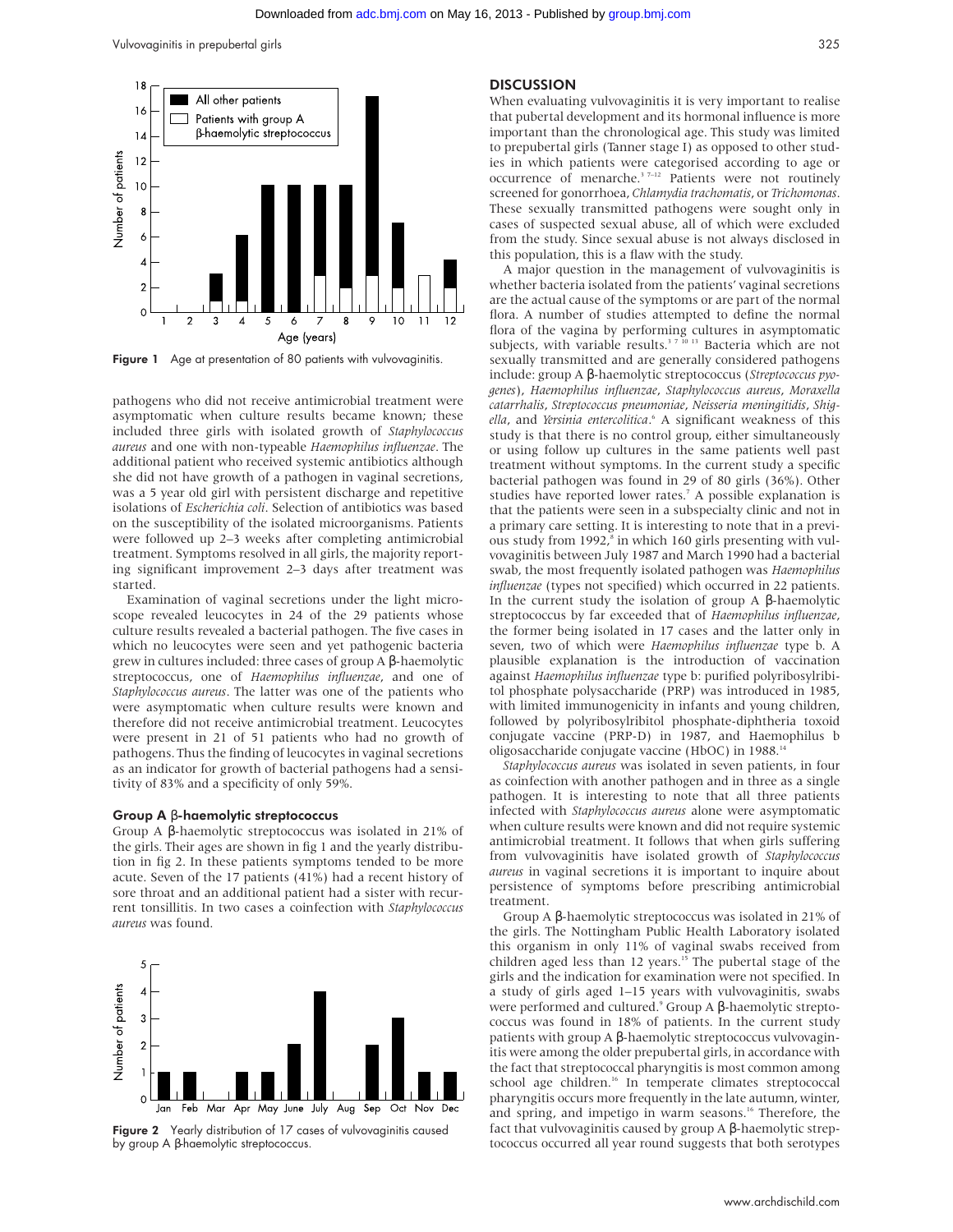causing pharyngitis and those causing impetigo were involved. Two other studies also suggest that infections arise from a previous respiratory or skin source,<sup>15 17</sup> though both show a winter predominance. Approximately half of the

patients had a personal or family history of pharyngitis. Vulvovaginitis caused by group A β-haemolytic streptococcus occurs typically in prepubertal girls and rarely in postpubertal patients. During the period studied, 47 pubescent patients with vulvovaginitis were seen in our outpatient clinic; in all cases bacterial cultures were performed. Group A β-haemolytic streptococcus was only found in two girls, aged 10 and 13 years, with pubertal Tanner stage II.

We routinely examine vaginal secretions of patients with vulvovaginitis under light microscope during the patient's visit. The results of this study suggest that finding leucocytes does not necessarily imply the presence of bacterial pathogens, but when leucocytes are absent such an infection is unlikely. We are not aware of other reports concerning this observation.

The role of *Candida albicans* as a cause of vulvovaginitis in prepubertal girls is controversial. In some studies it was found in asymptomatic girls and in others as a cause of symptoms.10 11 In this study *Candida albicans* was not isolated in any of the patients.

Another known specific cause of vulvovaginitis is pinworms (*Enterobius vermicularis*). These should be considered in girls whose major symptom is perineal pruritus, especially at night. Our past experience has shown that attempting to collect eggs using a Sellotape slide test is difficult for the parents and has a relatively low yield. Moreover, we have had patients with several negative tests who in a follow up clinical examination showed the typical thread-like worm in the vagina or anus. We therefore do not search for pinworms and in cases of clinical features suggesting infestation with them, empirically treat the patients with a single dose of 100 mg mebendazole, repeated two weeks later.

Vaginal foreign bodies cause an intense inflammation, resulting in vaginal bleeding and foul smelling, blood stained vaginal discharge. These cases were not included in the study.

Girls suffering from vulvovaginitis not caused by a specific pathogen were treated with hygienic measures: avoiding tightly fitting clothing or other irritants like harsh soaps to the vulva, front to back wiping after using the toilet, sitz baths, and protective ointments.<sup>4</sup>

In future studies a control group should be included and all subjects screened for *Chlamydia*, gonorrhoea, and *Trichomonas*.

#### Conclusion

In prepubertal girls presenting with vulvovaginitis, vaginal secretions should be obtained for examination under the light microscope during the patient's visit and for microbiological

investigation. The presence of leucocytes increases the likelihood of finding bacterial pathogens which require specific treatment. In this study a bacterial pathogen was found in 36% of the cases, the most frequent being group A β-haemolytic streptococcus, probably from both respiratory and skin sources.

## ACKNOWLEDGEMENT

We wish to thank the staff of the Infectious Diseases Laboratory of the University Children's Hospital Zurich for their help in processing the specimens.

## .....................

## Authors' affiliations

T Stricker, F Navratil, F H Sennhauser, University Chidren's Hospital, Zurich, Switzerland

### REFERENCES

- Altchek A. Pediatric vulvovaginitis. J Reprod Med 1984;29:359-75.
- 2 Arsenault PS, Gerbie AB. Vulvovaginitis in the preadolescent girl. Pediatr Ann 1986;15:577–9,583–5.
- 3 Jaquiery A, Stylianopoulos A, Hogg G, et al. Vulvovaginitis: clinical features, aetiology, and microbiology of the genital tract. Arch Dis Child 1999;81:64–7.
- 4 Vandeven AM, Emans SJ. Vulvovaginitis in the child and adolescent. Pediatr Rev 1993;14:141–7.
- 5 Navratil F. A simple device for removal of vaginal secretions in the prepubertal child. In: Book of abstracts. XI world congress paediatric and<br>| adolescent gynecology, Singapore, 23–26 February 1995:240.<br>| 6 **Emans SJ**, Laufer MR, Goldstein DP. Vulvovaginal problems in the
- prepubertal child. In: Pediatric and adolescent gynecology, 4th edn. Philadelphia: Lippincott-Raven, 1998:75–107.
- 7 Paradise JE, Campos JM, Friedman HM, et al. Vulvovaginitis in premenarchal girls: clinical features and diagnostic evaluation. Pediatrics 1982;70:193–8.
- 8 Pierce AM, Hart CA. Vulvovaginitis: causes and management. Arch Dis Child 1992;67:509–12.
- 9 Dhar V, Roker K, Adhami Z, et al. Streptococcal vulvovaginitis in girls. Pediatr Dermatol 1993;10:366–7.
- 10 Hammerschlag MR, Alpert S, Rosner I, et al. Microbiology of the vagina in children: normal and potentially pathogenic organisms. Pediatrics 1978;62:57–62.
- 11 Koumantakis EE, Hassan EA, Deligeoroglou EK, et al. Vulvovaginitis during childhood and adolescence. J Pediatr Adolesc Gynecol 1997;10:39–43.
- 12 Gerstner GJ, Grünberger W, Boschitsch E, et al. Vaginal organisms in prepubertal children with and without vulvovaginitis. Arch Gynecol 1982;231:247–52.
- 13 Hill GB, St Claire KK, Gutman LT. Anaerobes predominate among the vaginal microflora of prepubertal girls. CID 1995;20(suppl 2):s269–70.
- 14 Ward JI, Zangwill KM. Haemophilus influenzae vaccines. In: Plotkin SA, Orenstein WA, eds. Vaccines. Philadelphia: WB Saunders Company, 1999:183–221.
- 15 Donald FE, Slack RCB, Colman G. Streptococcus pyogenes vulvovaginitis in children in Nottingham. Epidemiol Infect 1991:106:459-65.
- 16 American Academy of Pediatrics. Group A streptococcal infections. In: Pickering LK, ed. Red Book: Report of the Committee of Infectious Diseases, 25th edn. Elk Grove Village, IL: American Academy of Pediatrics, 2000:526–36.
- 17 Morris CA. Seasonal variation of streptococcal vulvo-vaginitis in an urban community. J Clin Pathol 1971;24:805-7.